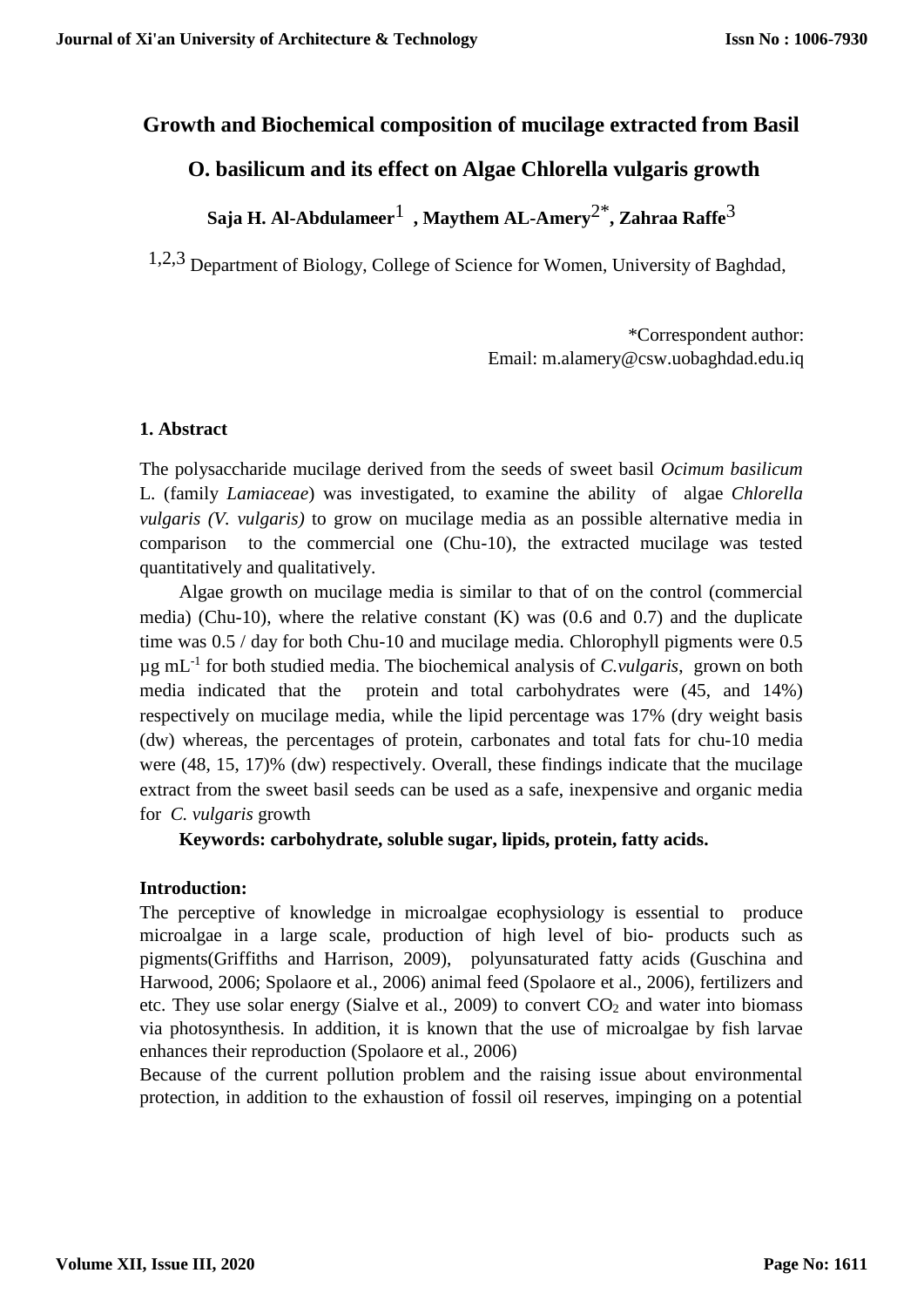for an oil crisis and having consequences on climate change, much investigation has been concerned with the production of biofuels from microalgae (Šoštarič et al., 2012), however large scale production of microalgae is expensive, and several methods has been proposed for cost reduction, such as industrial/sewage effluent (Sydney et al., 2011). However, if microalgal used for food, pharmaceutical or cosmetic industry, there is the need for keeping the microorganisms under clean conditions, free of environmental contaminants, and for such purpose, industrial material cannot be used, since the contaminants will be accumulated in the environment, therefore there is a need for culture medium selection, especially there are 19 botanical families producing mucilage (Morton, 1990).

Basil *O. basilicum* is one of the most commercially acclaimed aromatic herbal worldwide, the what we called seeds is a dry fruit that consists of pericarp (as an outer layer) and then the endocarp before the seed is coated. The mucilage is obtained after soaking the seeds in water. as the outer layer of the seeds is absorbed and the water absorbs a mucilaginous mass that surrounding the seed from the outside (Azuma and Sakamoto, 2003) .In addition, mucilage serves as a natural immobilized source for agriculturally-based polysaccharides (Melo and D'souza, 2004). The mucilaginous layer of the swollen seeds is a pectineus matrix, consisting of considerable amounts of unesterified galacturonic acid with a large capacity for hydration, the basil mucilage had 5% moisture, 95.1% dry weight, 2.1% yield, 0.8% ash and 21% protein (Fekri et al., 2008).

Using of food with high viscous fiber or soluble dietary fiber seems to be effective in reducing blood cholesterol (Anderson et al., 1994). With about 9% viscous fiber, *Ocimum canum* seeds are soaked in water causing a gelatinous coat to form, similar to psyllium seeds (Suriyasomboon et al., 2011). Chemical analyses showed that mucilage composition consisting of 2.4% fat, 1% protein, 22% crude fiber, and the gelation is composed of at least 10% of galactose and mannose were the major polysaccharides were recognized (Achi and Okolo, 2004).

Given the importance of basil seed mucilage in food and pharmaceutical industries, but to date mucilage doesn't used as a substance in microalgae media, therefor the current study is conducted to use the mucilage extract as a substance in microalgae media in comparison to the commercial chu-10 media.

# **2. Materials and methods:**

#### **2.1. Basil Seed and medium Collection:**

Sweet basil seeds were obtained from the local markets in Baghdad/Iraq. The seeds were confirmed by plant taxonomy lab, College of Science for women, Biology department. Seeds were cleaned and kept in a dry place for further use .

Chu-10 media (Chu medium M697-100G) No.10. were obtained from HIMEDIA® the official company website.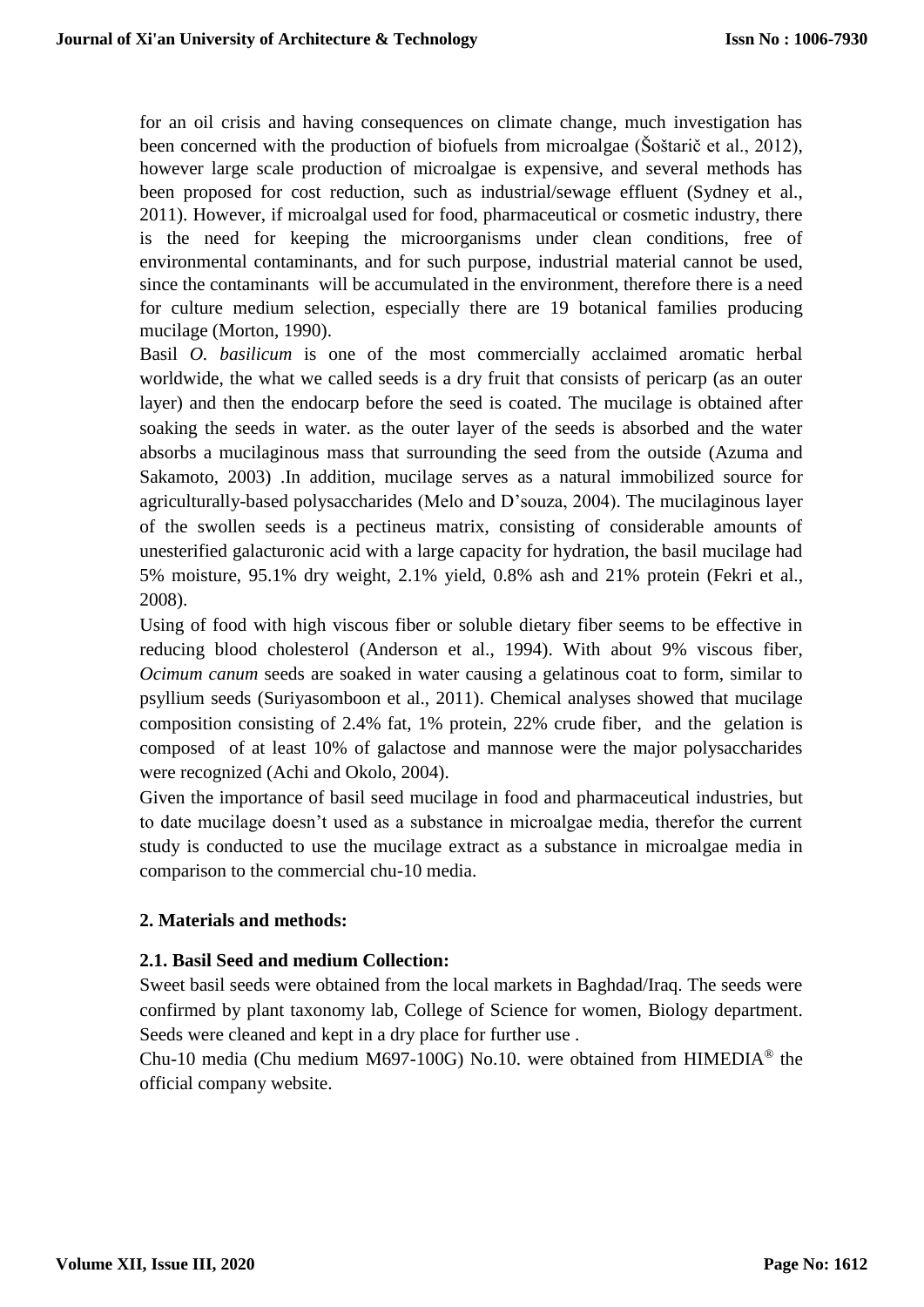# **2.2. Chu-10 media:**

Chu-10 media was prepared according to method of (Stein et al., 1973). , A stock solution was prepared according to table 1 using sterilized distilled water, then1 mL of stock solution was taken and the volume was completed to 1 L with distilled water ,pH was adjusted to 7-8 by adding of  $(0.01 \text{ N})$  NaOH solution. The medium was sterilized in autoclave at 121° C and 15 lbs./ang for 15 min, after which, the phosphate salts were added and the liquid media was kept at 4 ° C until use**.**

# **2.3. Mucilage media preparation**

Mucilage was prepared by placing 10 g of basil seeds in 1 L beaker and distilled water was added in 1:20 proportions. The pH was adjusted and maintained at 4, 6 and 8 through continuous adjustment using 0.2 M NaOH or HCl solutions, and the temperature during extraction was maintained at 4, 40 and 80  $\pm$  1.5 °C using temperature controller. The mixtures were stirred with a magnetic stirrer and hydrated for 2 h. Then the aqueous suspension was spread on a drying tray and exposed to temperature of 50 °C for 10 h. The dried mucilage was separated from the seed by rubbing over a 40 mesh screen, and the weight was recorded. (Muñoz et al., 2012). Then 5 g from Mucilage powder was added to 100 mL of distilled water after 15 min, the Mucilage suspension autoclaved for 15 min, after that the new media was inoculated with *C. vulgaris* algae, and the Chu-10 media was used as a control after adjusting pH between (7-8) (Reqapapi 2003) and by 10 bis per media, the incubator conditions were 25°C and 200 micro Einstein/m² light intensity for 14 days with continuous shacking.

# **2.4. Detection of effective compounds in basil seed mucilage:**

# **2.4.1. Qualitative disclosure:**

# **2. 4.1. Alkaloids**

Alkaloids were detected using Mayers reagent (Smolensk et al., 1972), which was prepared by weighing out  $1.58$  g of HgCl<sub>2</sub> and melted in 60 mL of distilled water, then it was mixed until  $HgCl<sub>2</sub>$  is completely dissolved. A 5 g of Potassium was added and mixed with 10 mL of distilled water, after no residues left the volume was completed to 100 mL with distilled water. The addition of three drops from the reagent to the plant extract will result a white precipitant, which indicates that the test is positive, and the solution contains Alkaloids (Smolensk et al., 1972).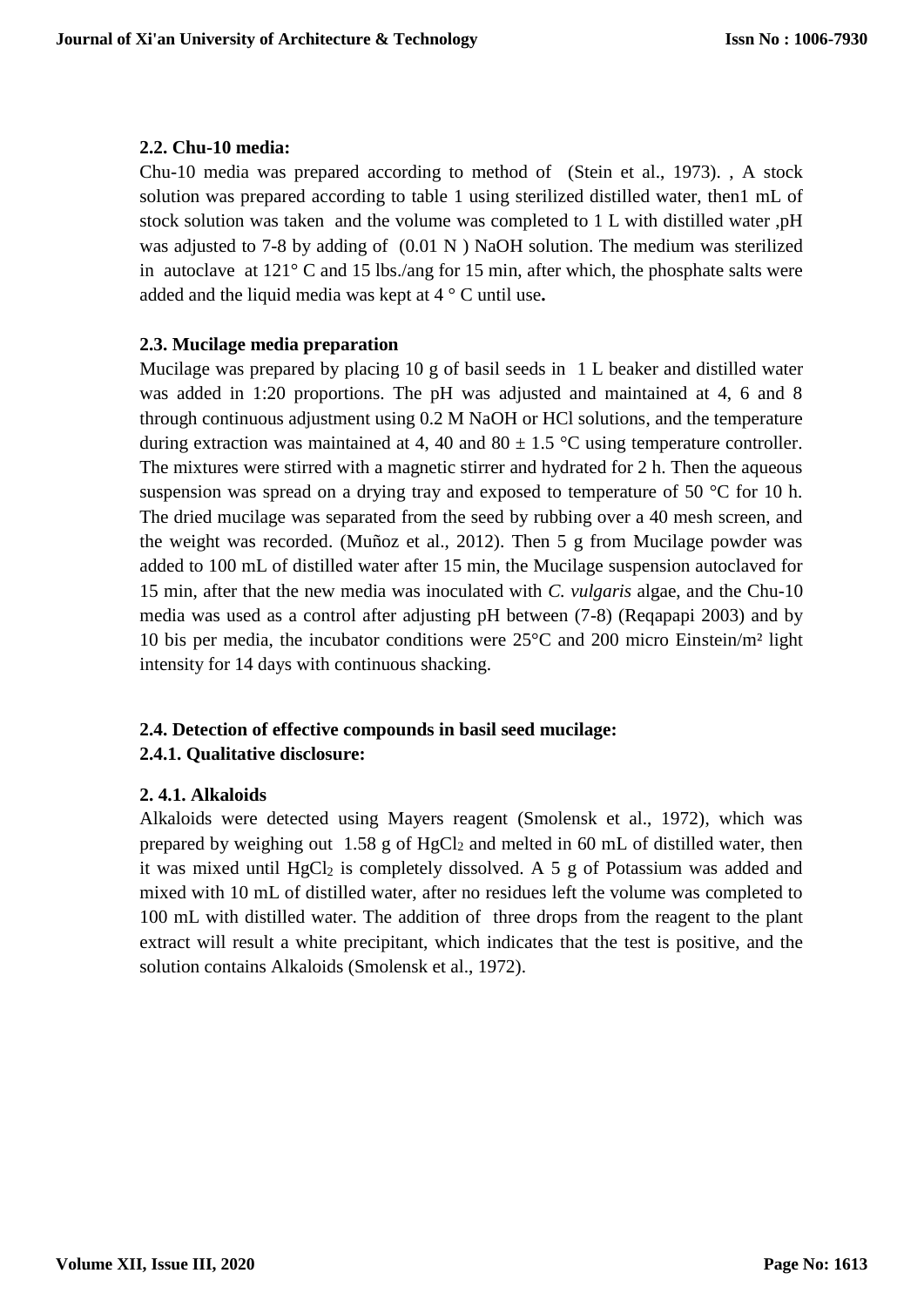# **2.4.2. Tannin**

Tannin was detected by adding drops of ferric chloride solution FeCl<sub>3</sub> to 0.5 mL of extract and the appearance of bluish green color conforms tannin presence (Diaz and Abeger, 1986).

# **2.4.3. Saponins**

In a test tube, 0.5g of the extract was shaken with water. A stable frothing was taken as an evidence for the presence of saponin. The following ranking was used:  $+$  = Present (Nyam et al., 2009).

## **2.4.4. Glycosides**

Detection of glycosides was done by mixing 1 g of dried plant extract with 10 mL of distilled water and after filtration, Fehling's reagent was added, and the appearance of dark red color is an evidence of Glycosides presence (Diaz and Abeger, 1986).

## **2.4.5. Qualitative Phenolic compounds**

Phenolics compounds was detected by using ferric chloride solution at a concentration of 1% , and then 2 mL to 3 mL of plant extract was added , the presence of bluish-green color is the indicator for Phenolic compounds (Harborne, 1973).

## **3. Quantitative disclosures**

#### **3.1. Phenolic compound**

High-performance liquid chromatography (HPLC) Shimadzu LC2010 was used to quantify phenolic compound in mucilage extracted from basil seeds. Five grams of (dry sample) were mixed with 70% methanol and vortex for 3 minutes, then centrifuged at 3000 rpm, then the supernatant was filtered using  $0.22\mu$ m filter paper and  $20\mu$ l was injected for phenol detection. Column type (250 x 4.6 ID) mm, 5mm particle size, the flow rate was  $0.8$  mL/ minute, UV visible detector was used with OD<sub>280</sub>nm (Optical density) (Xu et al., 2008).

Readings were recorded on wavelength and by retention time for standard, and the concentration of the active substance for the studied samples was estimated to be quantified by comparing the standard material package area with the model package area under the same conditions, depending on the following equation:

Unknown substance concentration  $(g/ml\mu)$ = Packet Space X standard focus  $\times$  number of times dilution) Standard package Space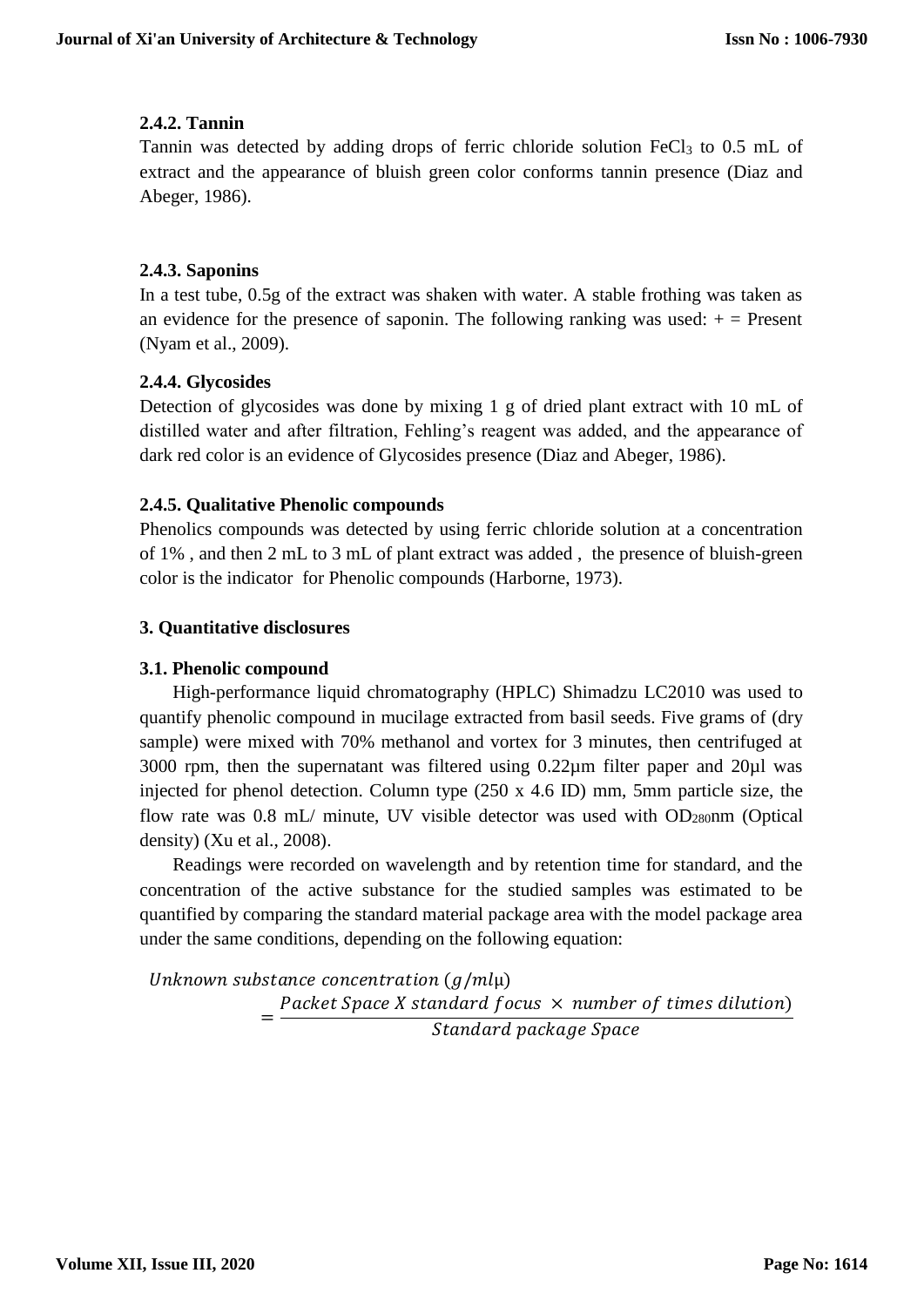## **3.2. Soluble sugars**

High-performance liquid chromatography (Shimadzu HPLC LC2010) was used to quantify phenolic compound in mucilage extracted from basil seeds. Five grams of (dry sample) were mixed with 15% Acetonitrile: distil water, vortex for 3 minutes, and centrifuged at 10000 rpm, then the supernatant was filtered using 0.22µm filter paper and 20µl was injected for phenol detection. Column type (250 x 4.6 ID) mm, 5mm particle size, the flow rate was 1 mL/ minute, UV visible detector was used with OD190nm O (Lv et al., 2009).

Readings were recorded on wavelength and by retention time for standard, and the concentration of the active substance for the studied samples was estimated to be quantified by comparing the standard material package area with the model package area under the same conditions, depending on the following equation

Unknown substance concentration  $(g/ml\mu)$ = Packet Space X standard focus  $\times$  number of times dilution) Standard package Space

## **3.3. Algae Isolation and Purification:**

Algae were collected form Tigris River on Al Jadriyah location in Baghdad Iraq (Figure1). The samples were collected during January 2017 using Vandron container (Stein et al., 1973), and the algae were classified using the microscope 10x and 40x WPA, (Prescott, 1982), Then the samples were purified using the technique of serial dilution from starting with 1:10. After the dilution process, 80, 90 and 100 diluted media were cultured in Chu-10 liquid media.

A sterile flask containing 70 mL Chu-10 media was prepared, and the diluted algae extract was added for each flask under sterile condition to avoid contamination. The culture was incubate at 25° C and und 200 micro-Anita Yen/m² light intensity, for 10 days, with moderate shacking (Tomaselli et al., 1981) . This process is repeated until a pure strain of algae *C. vulgaris* is obtained*.*

Alga *C. vulgaris* was selected among a number of algae isolated from water samples group due to its abundance in the Iraqi environment and for its simple isolation and purification. The *C.vulgaris* is a single-celled, spherical, and small-sized shape with a diameter of (2.1) in single or irregular shape, it is found in water with neutral pH and has several uses as a high protein source for animal nutrition, and as a component in dietary supplements as well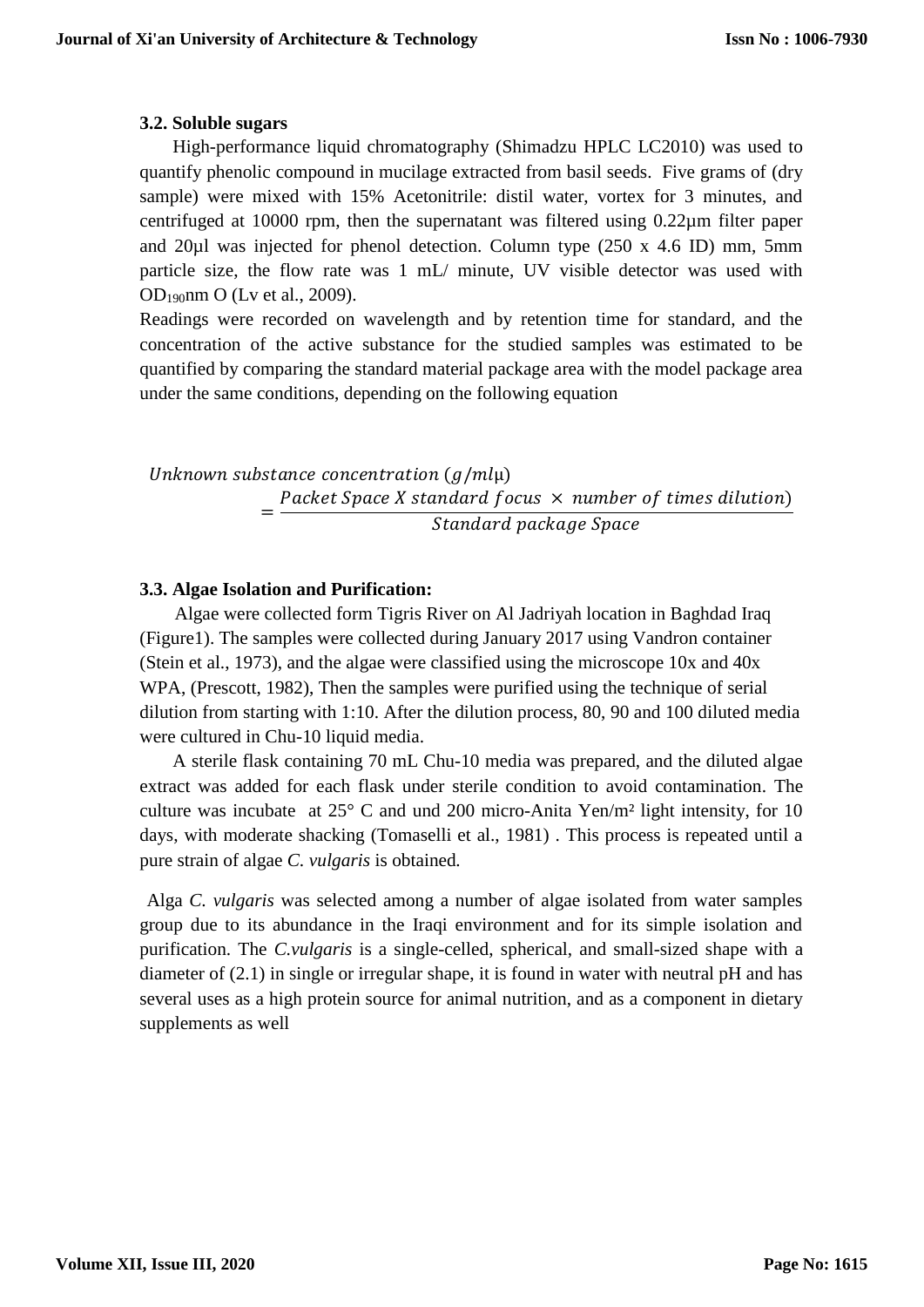# **3.4. Growth Curve**

The growth rate of algae was calculated according to (Andersen, 2005)by calculating the optical density at (OD<sup>650</sup> nm). At exponential phase, and the beginning of the Stationary phase of the algal culture, the growth rate was expressed by the relative growth constant (K), which is calculated according to the equation:

 $K = \frac{log Nt - log N0}{T1 - T2}$  $\frac{m-1}{T_1-T_2}$  (Fogg and Thake, 1987)

T2: Time at the end of the experiment

T1: time zero

Nt: Optical density after the end of the experiment

N0: Optical density at the beginning of the experiment

The Doubling Time **G** is obtained from the **K** growth rate and according to the following equation:

$$
G = \frac{0.301}{K}
$$
 (Fogg and Thake, 1987)

# **4. Determination of Protein ,Carbohydrate and lipid concentration:**

## **4.1. Determination of total protein (%)**

The total protein content in algae was determined according to (Hudson et al., 1989). 10 mL of algae cultures were centrifuged at 3000 rpm for 15 min. The supernatant was discarded, and the pellets were added to10 mL distill water and centrifuged as above. The pellets were mixed with distill water and placed in a spectrophotometer cuvette, and the absorbency is measured at  $A_{280}$ nm as maximum wavelength to A<sub>260</sub>nm as a minimum for protein determination, the total protein contents was calculated by equation:

#### **Protein concentration=1.55×A<sup>280</sup> – 0.77×A<sup>260</sup>**

#### **4.2. Determined of total Carbohydrate and lipids %:**

The total carbohydrate content in algae farm is estimated according to (Herbert et al., 1971) method, where 10 mg of dry algae was crushed with 10 mL of distilled water, after which the carbohydrate was separated by centrifugation at 3000 rpm for 10 min, and the process is repeated three times to recover the deposit. A 1 mL of the resin was taken in 10 mL glass tube containing 1 mL of phenol [w/v] (5%) and 5 mL of  $H<sub>2</sub>SO<sub>4</sub>$ (96%). After 10 min incubation, the sample was continuously moved, and the glass tube was placed in a water bath at 28 °C for 10 min. The optical density (OD) of samples was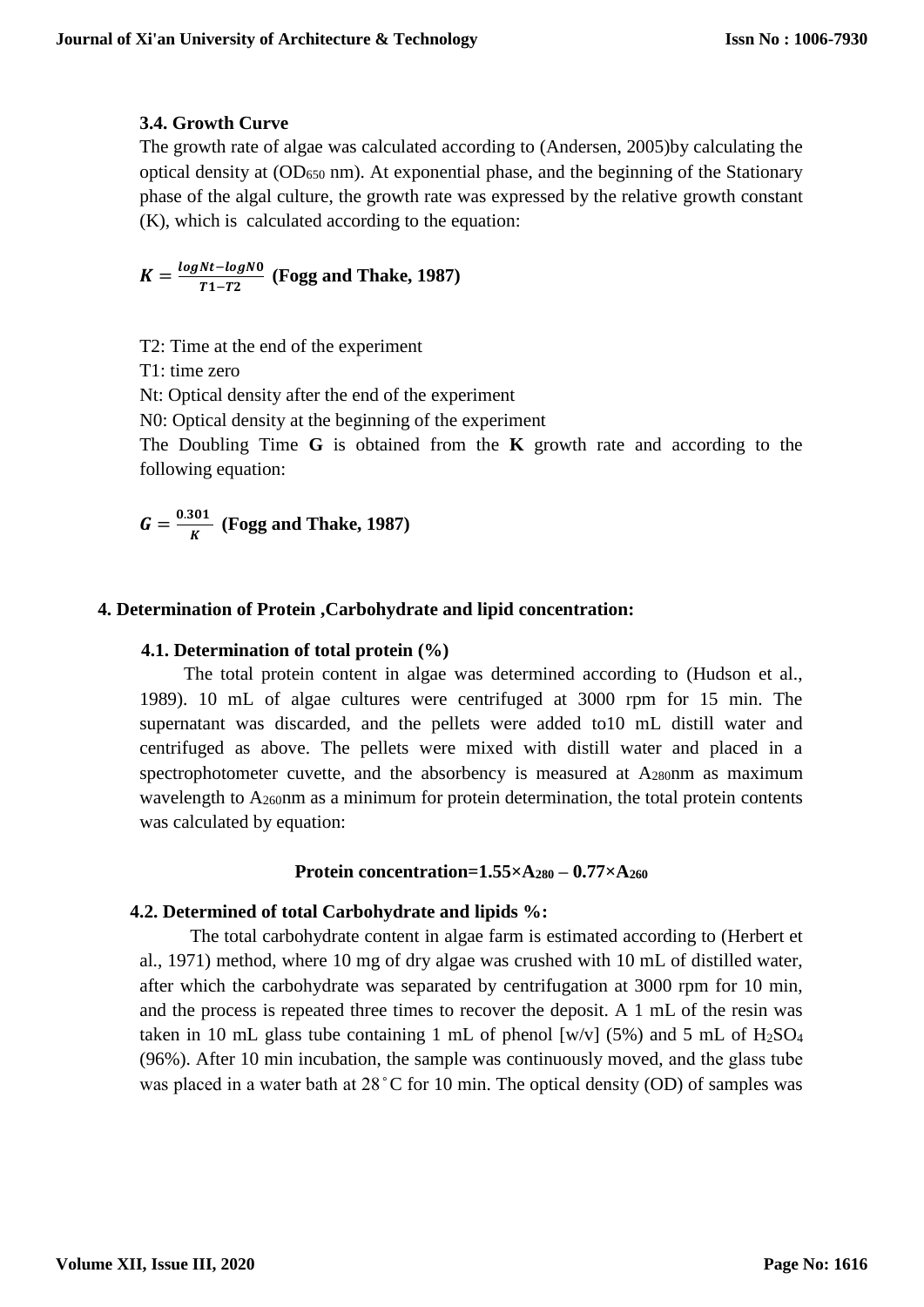measured at 488 nm. The total carbohydrate concentration was calculated for each sample with the relative reference of the standard curve for the glucose sugar, A100 mg mL<sup>-1</sup> standard glucose solution was prepared, then a serial dilution (10,20,40,60,80,and 100 mg mL-1 ) was prepared, and only 0.5 mL sample size was used for OD measurement.

# **4.3. Chlorophyll content determination:**

In order to determine the chlorophyll content, 20 mL of broth algal culture was centrifuged at 4000 rpm for 10 min. The pellet was collected in a test tube containing 6 mL acetone (90%) with vigorous shaking for 1 min in order to disrupt the cell wall and extract chlorophyll. The samples were left at  $4^{\circ}$  C for 18 h in the dark. After 24 h, samples were centrifuged for 10 min, and the resulted pellet which contains chlorophyll tincture was mixed with 10 mL acetone (90%) and by using a spectrophotometer device, dye ratio was estimated by following equation:

## **Chlorophyll Aper mall sample=11.9(2.43 Db Da)V/L** (Vollenweider, 1969)

Da: Light density of the extraction after adding acetone Db: Light density of the extraction before adding acetone V: Size of used Acetone L: Optical cell length

## **5-Results and discussion:**

#### **5.1. Description and classification of sweet basil:**

The sweet basil plant is belong to the *Lamiaceae*, an aromatic herbal plant dating back to the *Ocimum*, particularly *O. basilicum*, an annual plant durable for warm climate conditions (Simon et al., 1990).

Local sweet basil seeds were selected for its wide spread in Iraq and its seeds produce mucilage in a sufficient quantity after water absorption (Figure 2).

#### **5.2. Qualitative and quantitative detection of Mucilage:**

#### **5.2.1 Qualitative detection:**

In order to assess the probability of mucilage to be an alternative media for algal growth, qualitative detection for sugar and phenols was performed (Table 2). The results revealed that the mucilage is consists of sugar and phenols, which they considered to be beneficial for medium content, since these materials are important to improve the emulsification properties which is an important factor in the medium, in to the antioxidant effect for the phenolic compounds (Velioglu et al., 1998). In addition, binding with fatty acids also shows the presence of other effective compounds which could be a good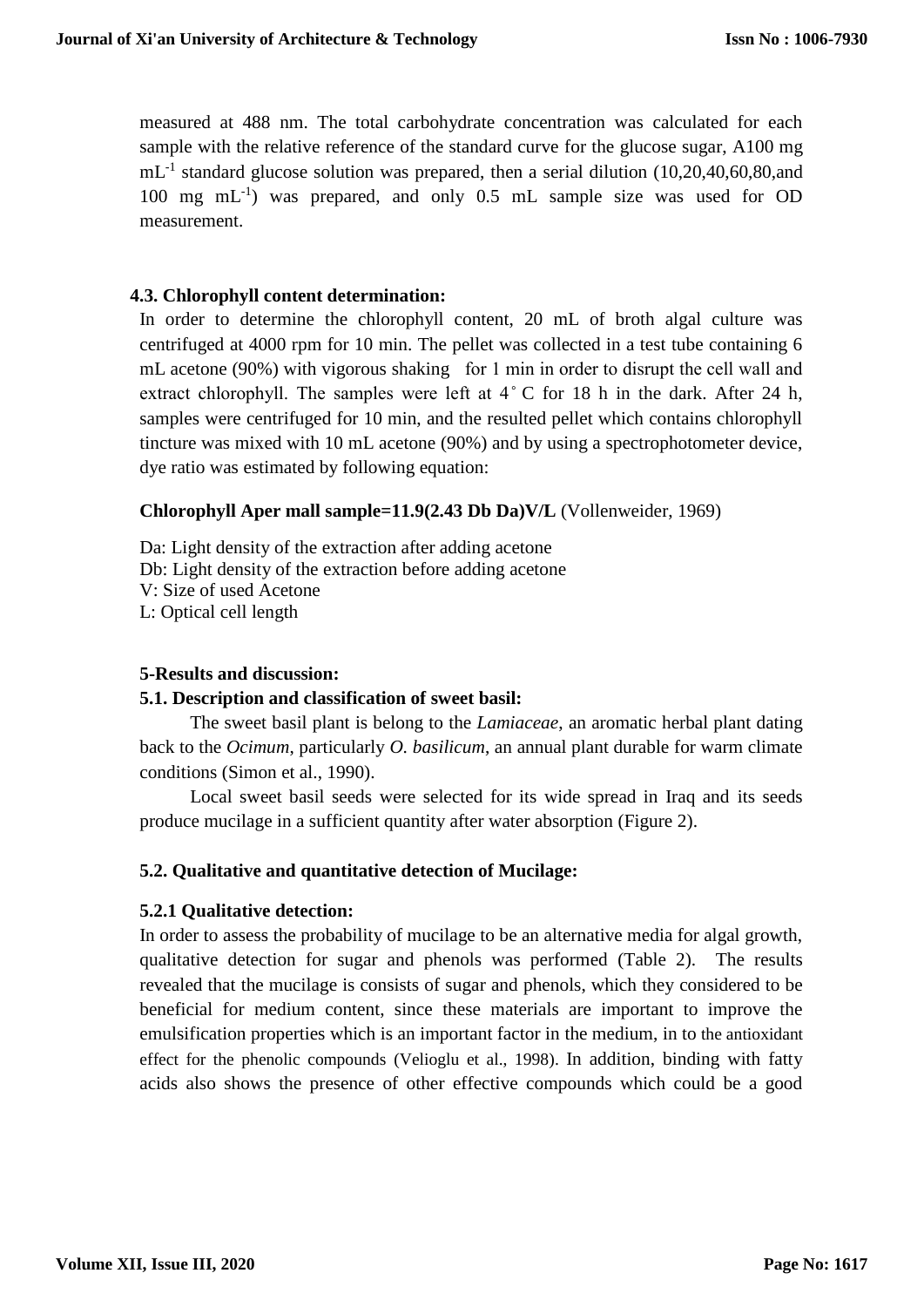indicator for mucilage purity. These results are in agreement with (Al-Aubadi and Al-Ani, 2017).

# **5.2.2 Quantitative detection:**

The results showed in (Table 3) refer to the quantitative and qualitative assessment of phenol and sugars using HPLC. The results revealed some differences in the concentration of separated compounds where sugar compounds were diagnosed as (L-Arabinose, Xylose, Mannose, and Galactose). In addition, phenols compounds were (Catechin, Rutine, Luteoline, Myrcetin , Chrysin , Kaepferol , Quercetin , Apigenin, and Gallic acid) .

The growth curve of *C. vulgaris* was estimated as the algal growth on Chu-10 and mucilage media (Figure 3) and (Figure 4). When *C. vulgaris* was grown on mucilage media, the exponential phase was initiated after the second day and reached the stationary growth phase after 12 days, afterward, it start to decline after 14 days with a constant relative growth  $(K = 0.65)$ , and the rate of doubling time 0.46. In contrast, , the exponential phase on Chu-10 media is started after the second day and reached the stationary growth phase after 10 days, then they tend to decline after 12 days with relative growth constant  $(K = 0.6)$  and the doubling time was 0.5. These results are in agreement with (Al-Husseinawy, 2015) when the culture of *C.vulgaris* was cultivated on Chu-10 media under similar laboratory conditions.

According to the results above, the algae cells are able to survive longer on the alternative media before they die, where the growth is decreased after 14 days compared to Chu-10 media, however the phase was started after 12 days of the assay.

Interestingly, taking the two averages in terms of growth rate (K), the results showed that there is a convergence in values and with less doubled time as showed in (Figure 4. A & B), offset by the highest value of the Chlorophyll pigment in the two media as shown in (Figure. 4C). The successful growth of algae on the alternative media (mucilage basil Seed) may be due to the fact that the extract contains high level of sugars, a source of carbon, which is the main key in the process of respiration and photosynthesis (Chen and Johns, 1991), and these results generally indicate that the plant extract (mucilage) may be a good candidate to grow *C.vulgaris*, in comparison to the growth rate on Chu-10 media. This gives an indication of the possibility of using mucilage extracted from basil seeds as an alternative planting media for the base and is a mean of reducing the cost of planting and producing live blocks of algae, because the cost of the constituent nutrients of the base is a large proportion of the cost of production, in addition to the availability of the seeds in local market in Iraq.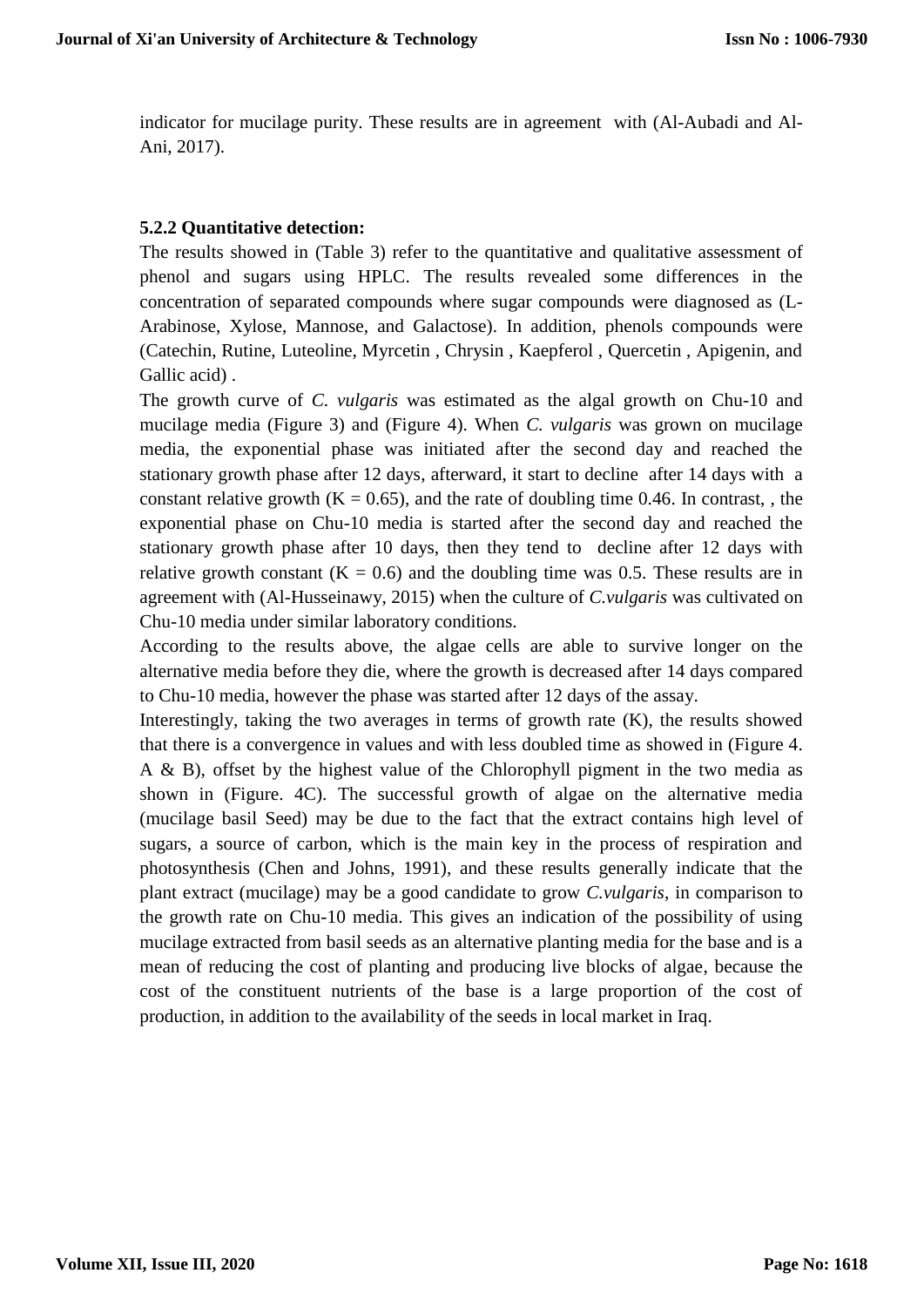#### **5.2.3 Chemical content of** *C. vulgaris* **Algae:**

The results of the biochemical analysis of *C. vulgaris* culture on Chu-10 media and alternative media are in table (4), The percentage of total proteins was  $(48 \pm 1.7)\%$ , total carbohydrates (17  $\pm$  1.5)% and total lipids (16  $\pm$  1.4%), all values were calculated in a dry weight basis, these results are in agreement with (Becker, 2007). The results of the biochemical analysis of the studied algae developed on the mucilage media, showed that the ratio of proteins and fats and the total carbohydrates of the studied algae were close to the proportions in Chu-10 media, and may be due to the availability of appropriate nutrients in the extract consumed by the algae results in an increment in the living mass. Venkataraman (1985) indicated that the chemical content of algae depends on the ingredients of the medium and the availability of nutrients in the growth environment, therefor, these components suggested mucilage is a possible alternative to develop *C. vulgaris* with low coast and no additives. The results also showed that total protein content makes *C. vulgaris* a good source of protein, which can be used as a supplement in animal and human diet. This is what (Al-Asadi, 1977), pointed out that the protein content of *C. vulgaris* was 50 % on dry weight basis.



**Figure (1) Location of samples collection from Tigris River**

| Compound                             | $g L-1$ | Compound                   | $\mathfrak{g}$ $\mathrm{L}^{\text{-}1}$ |
|--------------------------------------|---------|----------------------------|-----------------------------------------|
| COCl <sub>2</sub> .6H <sub>2</sub> O | 0.01    | Na <sub>2</sub> EDTA       | 31.8                                    |
| $H_3BO_3$                            | 0.72    | $Na2SiO3$ . $9H2O$         | 6.20                                    |
| $CuSO4$ . $6H2O$                     | 0.02    | FeCl <sub>3</sub> . $6H2O$ | l.45                                    |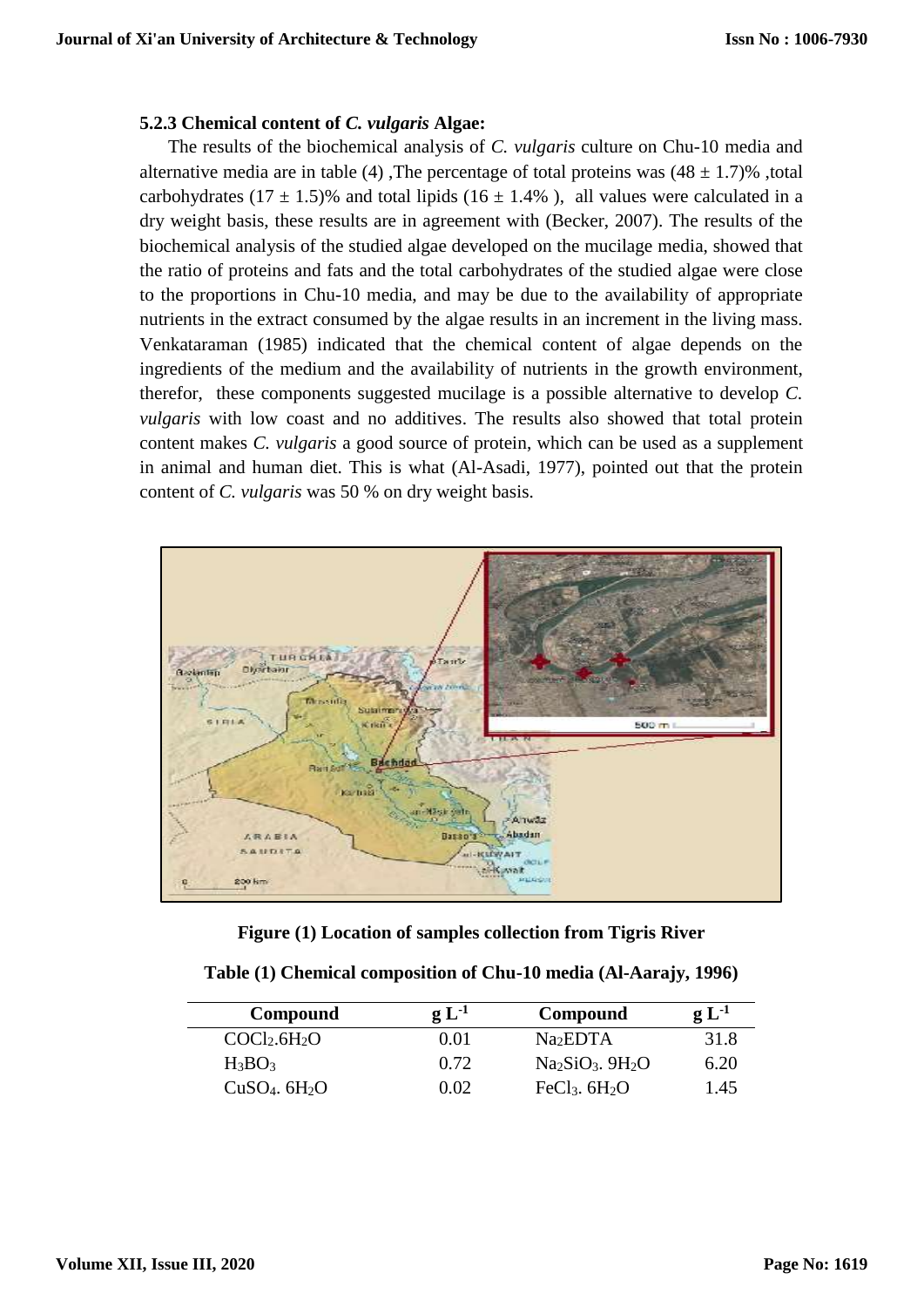| NaHCO <sub>3</sub><br>$MnCl2$ . 4H <sub>2</sub> O | 25.0<br>0.05 | NaNO <sub>3</sub><br>$MgSO4$ . 7H <sub>2</sub> O | 53.3<br>25.0 |
|---------------------------------------------------|--------------|--------------------------------------------------|--------------|
| $(NH4)6MO7O_{24}$ . 4H <sub>2</sub> O             | 0.01         | $K_2HPO_4$                                       | 10.0         |
| ZnSO <sub>4</sub> .7H <sub>2</sub> O              | 0.06         | $CaCl2$ . $2H2O$                                 | 40.0         |



Figure (2) Basil seeds before (A) and after (B) Hydration.

**Table (2) Qualitative detection of effective compounds in basil seed mucilage**

| <b>Effective compound</b> | <b>Test Result</b>       |
|---------------------------|--------------------------|
| Alkaloids                 | $\overline{\phantom{0}}$ |
| Flavonoids                | $\overline{\phantom{0}}$ |
| Phenolics                 |                          |
| Saponins                  | $\overline{\phantom{0}}$ |
| Sugar                     |                          |

**Table (3): Phenol compounds and concentration of sugars in the Mucilage extracted from sweet basil seeds μg mL-1**

| <b>Phenols compounds</b> |                          | <b>Sugars compounds</b> |                    |
|--------------------------|--------------------------|-------------------------|--------------------|
| compound                 | $\mu$ g mL <sup>-1</sup> | compound                | $\mu$ g mL $^{-1}$ |
| Rutine                   | 99                       | L-Arabinose             | 3.1                |
| Luteoline                | 506                      | Xylose                  | 3.5                |
| Myrcetin                 | 789                      | Mannose                 | 6.1                |
| Chrysin                  | 103                      | Galactose               | 7.0                |
| Kaepferol                | 69                       |                         |                    |
| Quercetin                | 594                      |                         |                    |
| Apigenin                 | 806                      |                         |                    |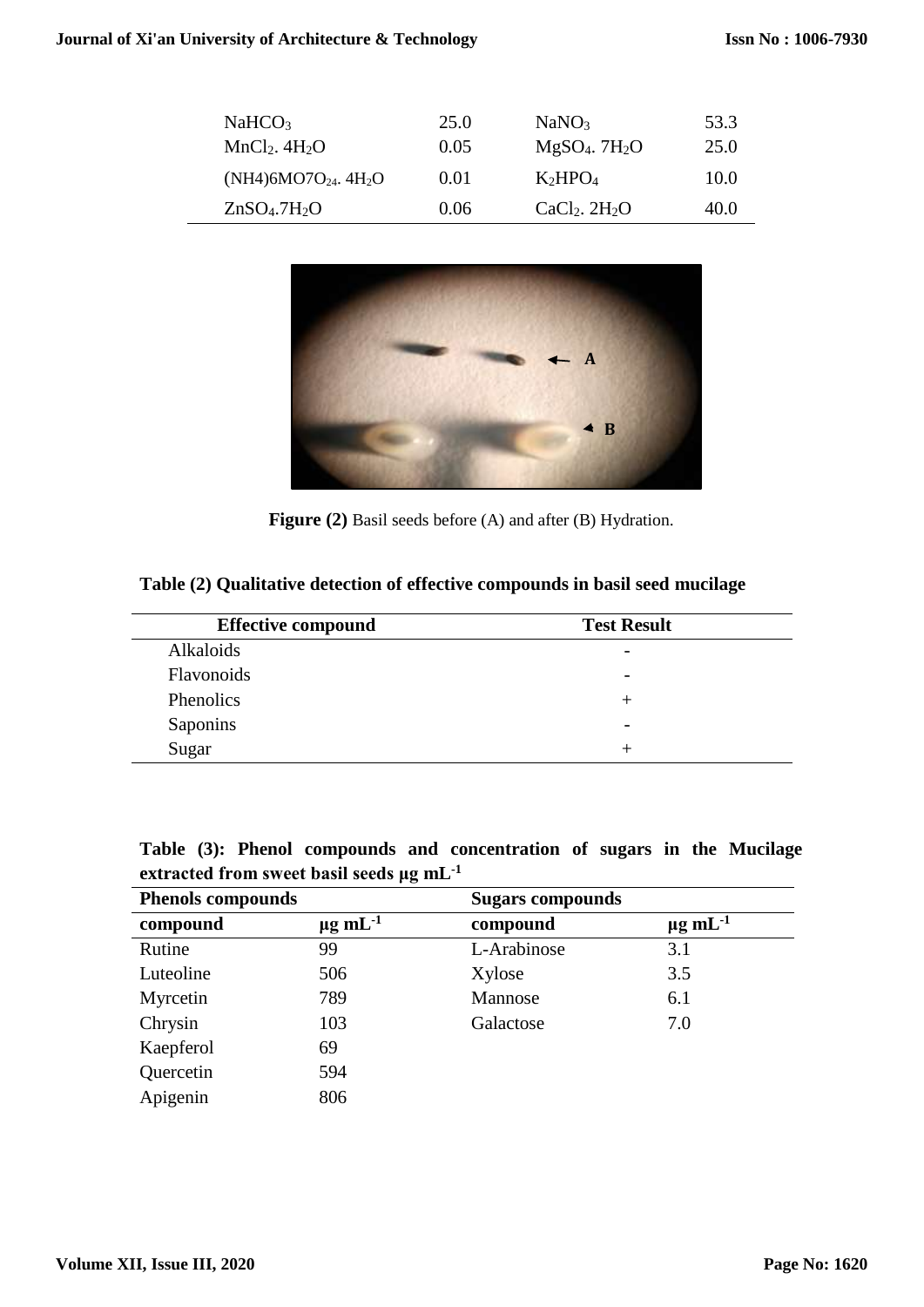```
Gallic acid 350
```
**Table (4) Biochemical content of dry weight of Algae** *c. vulgaris*

| Media culture | <b>Proteins%</b> | Carbohydrates% | Lipids $\%$ |
|---------------|------------------|----------------|-------------|
| $Chu-10$      | $48 \pm 1.7$     | $15\pm1.5$     | $17 + 1.4$  |
| Mucilage      | 45±2.3           | $14\pm1.8$     | $17 + 2.1$  |



**Figure (3) Growth curve of** *C.vulgarisin* **Chu-10 media and in alternative media**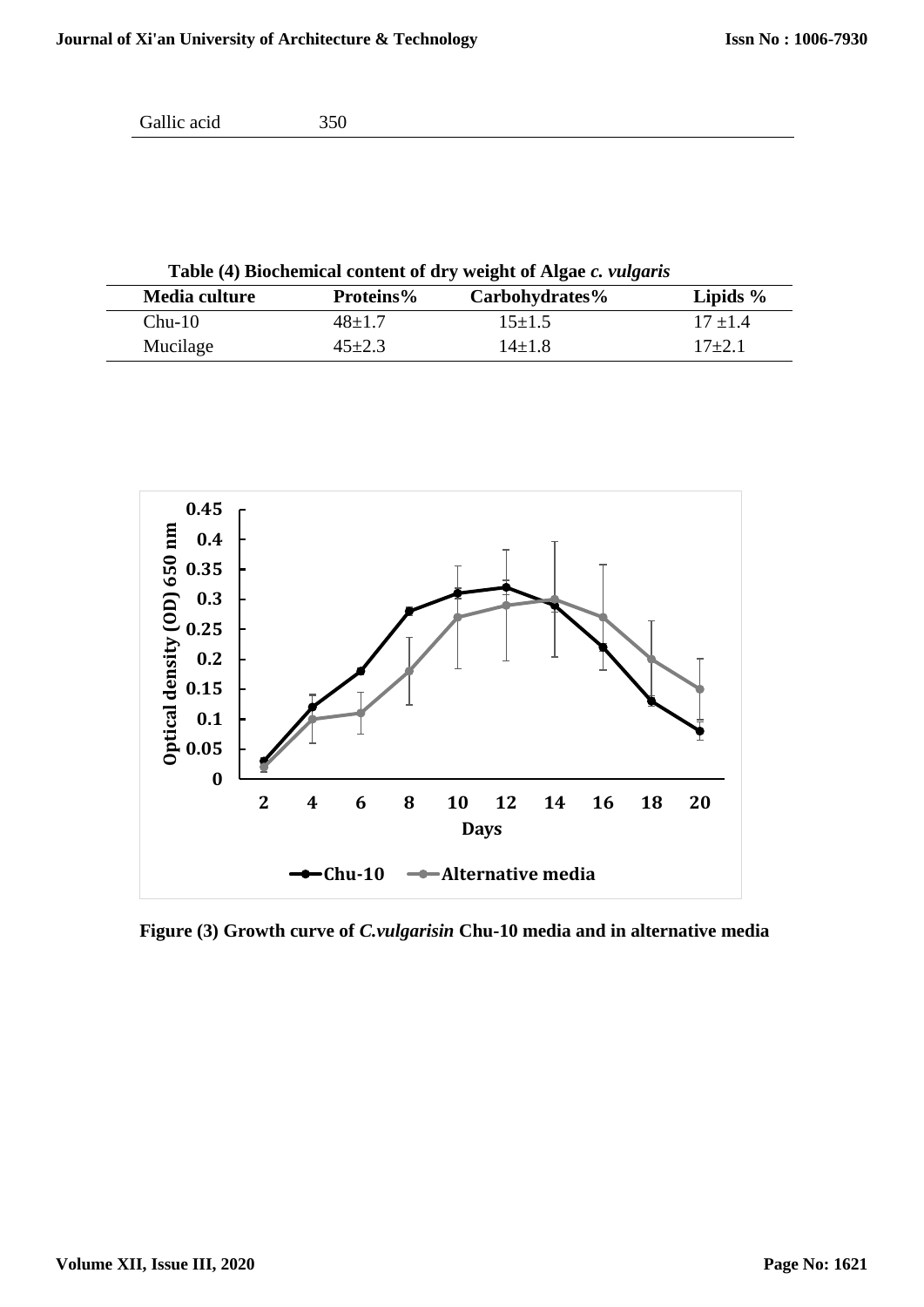

**Figure (4): A growth rate of** *C. svulgarisin* **in Chu-10 media and in Alternative medium.**



**Figure (4): B. Doubling growth time of** *C.vulgaris in* **Chu-10 media and in alternative medium.**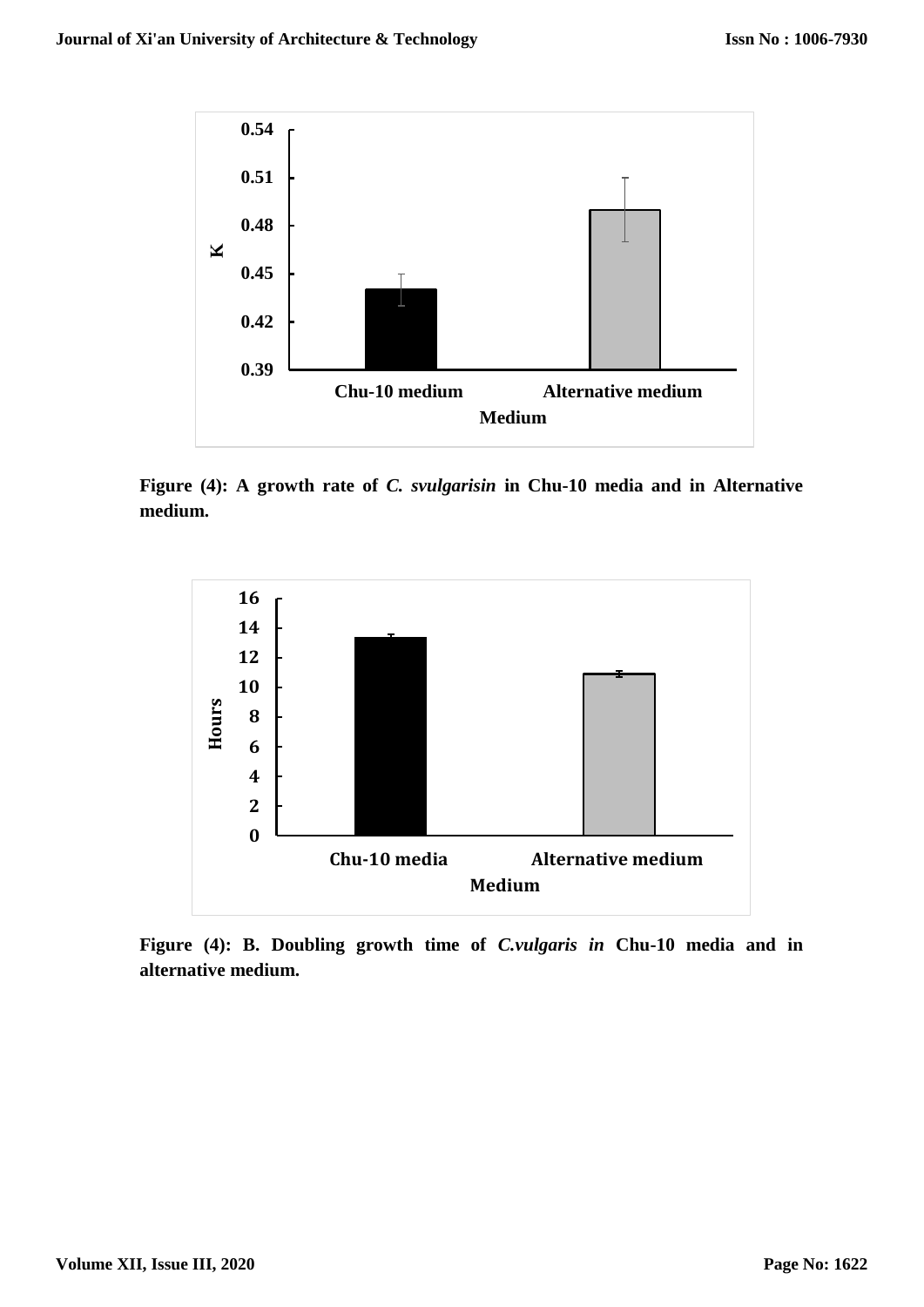

**Figure** (4): C. Chlorophyll content  $\mu$ g L<sup>-1</sup> of *C.vulgaris* in Chu-10 media and alternative **medium.**

#### **6-References**

- Achi, O.K., and Okolo, N.I. (2004). The chemical composition and some physical properties of a water‐soluble gum from Prosopis africana seeds. International journal of food science & technology *39*, 431-436.
- Al-Asadi, M.S.A. (1977). Physiological aspect of Chlorella vulgaris Beijerinck. I. Free amino acids J Bangladesh Academy of Sciences *1*, 63-71.
- Al-Aubadi, I.M.K., and Al-Ani, M.T.H. (2017). Determination of the Physicochemical and Organoleptic Properties of Iraqi Basil Seeds Gum (Ocimum basilicum) and Detection of Phytochemicals. Biotechnology Research Center Journal11(1) :10-16 *11*, 10-16.
- Al-Husseinawy, S.H. (2015). Biochemical Content of Some Microalgae and Effect of Some Environmental Factors and Pollutants In Unsaturated Fatty Acids. . Master thesis, College of sciences, University of Thi-Qar.Andersen, R.A. (2005). Algal culturing techniques (Elsevier).
- Anderson, J.W., Smith, B.M., and Gustafson, N.J. (1994). Health benefits and practical aspects of high-fiber diets. The American journal of clinical nutrition *59*, 1242S-1247S.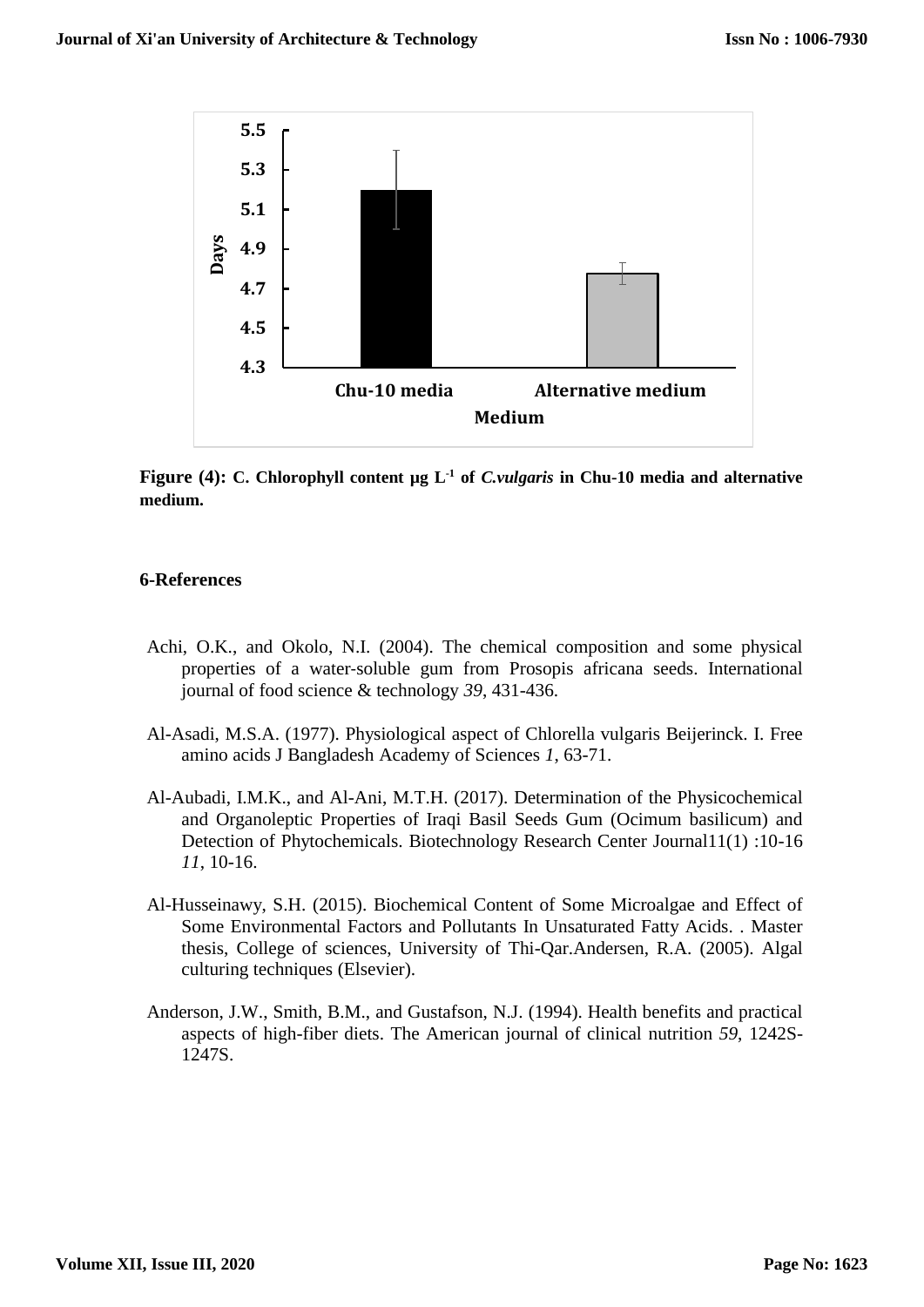- Azuma, J.-i., and Sakamoto, M. (2003). Cellulosic hydrocolloid system present in seed of plants. Trends in Glycoscience and Glycotechnology *15*, 1-14.
- Becker, E. (2007). Micro-algae as a source of protein. Biotechnology advances *25*, 207- 210.
- Chen, F., and Johns, M.R. (1991). Effect of C/N ratio and aeration on the fatty acid composition of heterotrophicChlorella sorokiniana. Journal of Applied Phycology *3*, 203-209.
- Diaz, A., and Abeger, A. (1986). Study of the polyphenolic compounds present in alcoholic extracts of Myrtus communis L. seeds. An Real Acad Farm *52*, 541-546.
- Fekri, N., Khayami, M., Heidari, R., and Jamee, R. (2008). Chemical analysis of flaxseed, sweet basil, dragon head and quince seed mucilages. Res J Biol Sci *3*, 166-170.
- Fogg, G.E., and Thake, B. (1987). Algal cultures and phytoplankton ecology (Univ of Wisconsin Press).
- Griffiths, M.J., and Harrison, S.T. (2009). Lipid productivity as a key characteristic for choosing algal species for biodiesel production. Journal of Applied Phycology *21*, 493-507.
- Guschina, I.A., and Harwood, J.L. (2006). Lipids and lipid metabolism in eukaryotic algae. Progress in lipid research *45*, 160-186.
- Harborne, J.B. (1973). Phenolic compounds. In Phytochemical methods (Springer), pp. 33-88.
- Herbert, D., Phipps, P., and Strange, R. (1971). Chapter III chemical analysis of microbial cells. In Methods in microbiology (Elsevier), pp. 209-344.
- Hudson, L., Hay, F.C., and Hudson, L. (1989). Practical immunology, Vol 3 (Blackwell Scientific Publications Oxford).
- Lv, Y., Yang, X., Zhao, Y., Ruan, Y., Yang, Y., and Wang, Z. (2009). Separation and quantification of component monosaccharides of the tea polysaccharides from Gynostemma pentaphyllum by HPLC with indirect UV detection. Food Chemistry *112*, 742-746.
- Melo, J., and D'souza, S. (2004). Removal of chromium by mucilaginous seeds of Ocimum basilicum. Bioresource Technology *92*, 151-155.
- Morton, J. (1990). Mucilaginous plants and their uses in medicine. Journal of ethnopharmacology *29*, 245-266.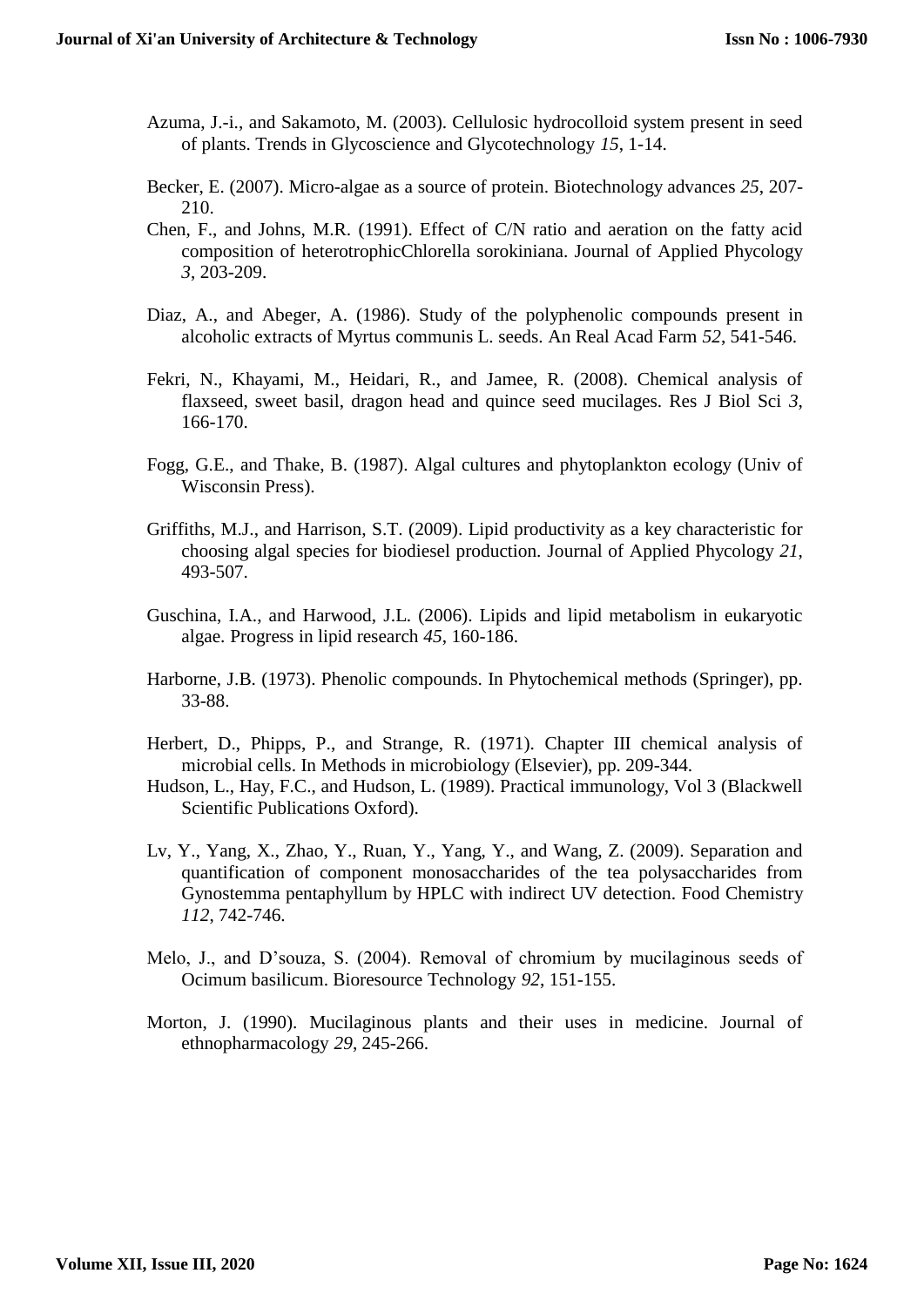- Muñoz, L., Cobos, A., Diaz, O., and Aguilera, J. (2012). Chia seeds: Microstructure, mucilage extraction and hydration. Journal of food Engineering *108*, 216-224.
- Nyam, M., Wonang, D., and Akueshi, C. (2009). Phytochemical screening and antimicrobial studies on Canarium schiveinfurthii Linn ("Atili") fruits and oil. Nigerian Journal of Botany *22*, 247-253.
- Prescott, G.W. (1982). Algae of the western Great Lakes area, with an illustrated key to the genera of desmids and freshwater diatoms (Otto Koeltz Science Publishers).
- Reqapapi , H.Y. (2003). Use of mass culture For some species of Microalgae in Poultry feeding. PhD Thesis Science College University of Basra.
- Sialve, B., Bernet, N., and Bernard, O. (2009). Anaerobic digestion of microalgae as a necessary step to make microalgal biodiesel sustainable.
- Simon, J.E., Quinn, J., and Murray, R.G. (1990). Basil: a source of essential oils. Advances in new crops, 484-489.
- Smolensk, S.J., Silnis, H., and Farnsworth, N.R. (1972). Alkaloid screening I- lloyda *35*, 314-315.
- Šoštarič, M., Klinar, D., Bricelj, M., Golob, J., Berovič, M., and Likozar, B. (2012). Growth, lipid extraction and thermal degradation of the microalga Chlorella vulgaris. New biotechnology *29*, 325-331.
- Spolaore, P., Joannis-Cassan, C., Duran, E., and Isambert, A. (2006). Commercial applications of microalgae. Journal of bioscience and bioengineering *101*, 87-96.
- Stein, J.R., Hellebust, J.A., and Craigie, J. (1973). Handbook of phycological methods: culture methods and growth measurements (Cambridge University Press).
- Suriyasomboon, A., Suriyasomboon, A., Chantip, S., and Petchsom, A. (2011). Effect of dietary fiber, ocimum canum and psyllium seed, in high cholesterol-diet fed rats. The Thai Journal of Veterinary Medicine *41*, 479-486.
- Sydney, E.d., Da Silva, T., Tokarski, A., Novak, A.d., De Carvalho, J., Woiciecohwski, A., Larroche, C., and Soccol, C. (2011). Screening of microalgae with potential for biodiesel production and nutrient removal from treated domestic sewage. Applied Energy *88*, 3291-3294.
- Tomaselli, L., Giovannetti, L., and Margheri, M. (1981). On the mechanism of trichome breakage in Spirulina platensis and Spirulina maxima. Annali di microbiologia ed enzimologia.
- Velioglu, Y., Mazza, G., Gao, L., and Oomah, B. (1998). Antioxidant activity and total phenolics in selected fruits, vegetables, and grain products. Journal of agricultural and food chemistry *46*, 4113-4117.